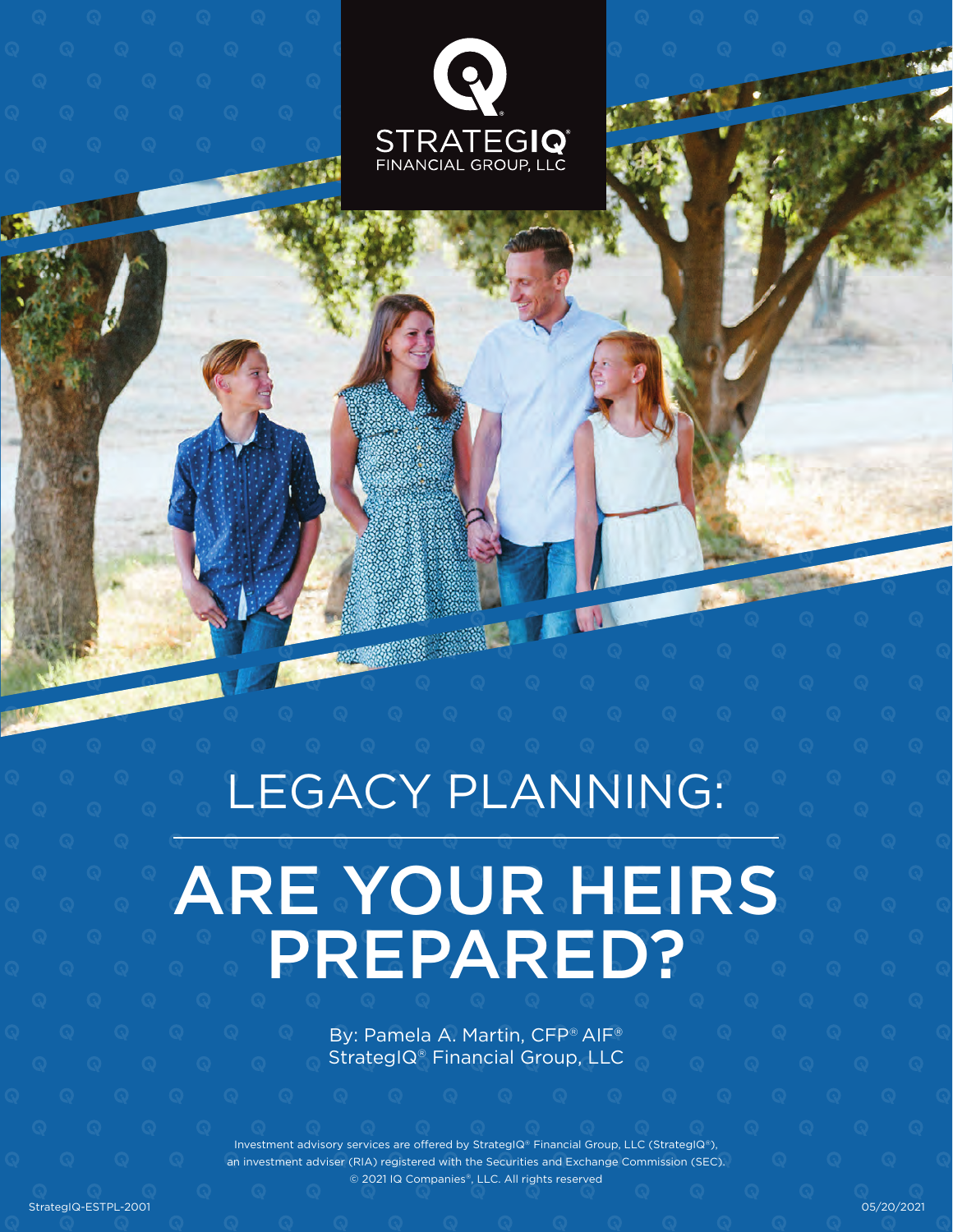

Successfully leaving wealth to heirs, a charity, or both is not an easy process. To many, it may seem like a simple matter of bequeathing accumulated assets to them. It is not that simple! If you're fortunate enough to have a substantial amount of assets to pass on, you have probably spent a lifetime building up those assets. You don't want them squandered when they are transferred either during your lifetime or after.

Here is a sobering statistic. According to the financial publication Kiplinger, studies have shown that family assets are lost from one generation to the next 70% of the time. Also, 90% of assets are gone by the third generation.

The reason for this loss of wealth is because a critical element of successful inheritance or gifting is often neglected, the receivers of wealth. All too often, the givers of wealth receive all of the focus.

Preparing heirs and thoroughly vetting charities for receiving an inheritance or gift can be just as important as investing wisely and drafting an estate plan.

If your goal is to leave your assets to your children, ask yourself these two questions. Do they possess the wisdom to handle the inheritance or gift? Do they have the needed advisors, financial planners, estate attorneys, tax attorneys, accountants, business consultants, etc., ready to advise and help manage the inheritance or gift?

If your goal is to leave your assets to a charity, then ask yourself this question. Does the charity have the needed tools in place to implement your wishes and multiply the gift?

If there is any concern about these questions' answers, you might want to consider a legacy plan with an emphasis on the recipients. Many families are turning to their financial advisors for help preparing the next generation for their inheritance. **Following are six recommendations of what you can do.**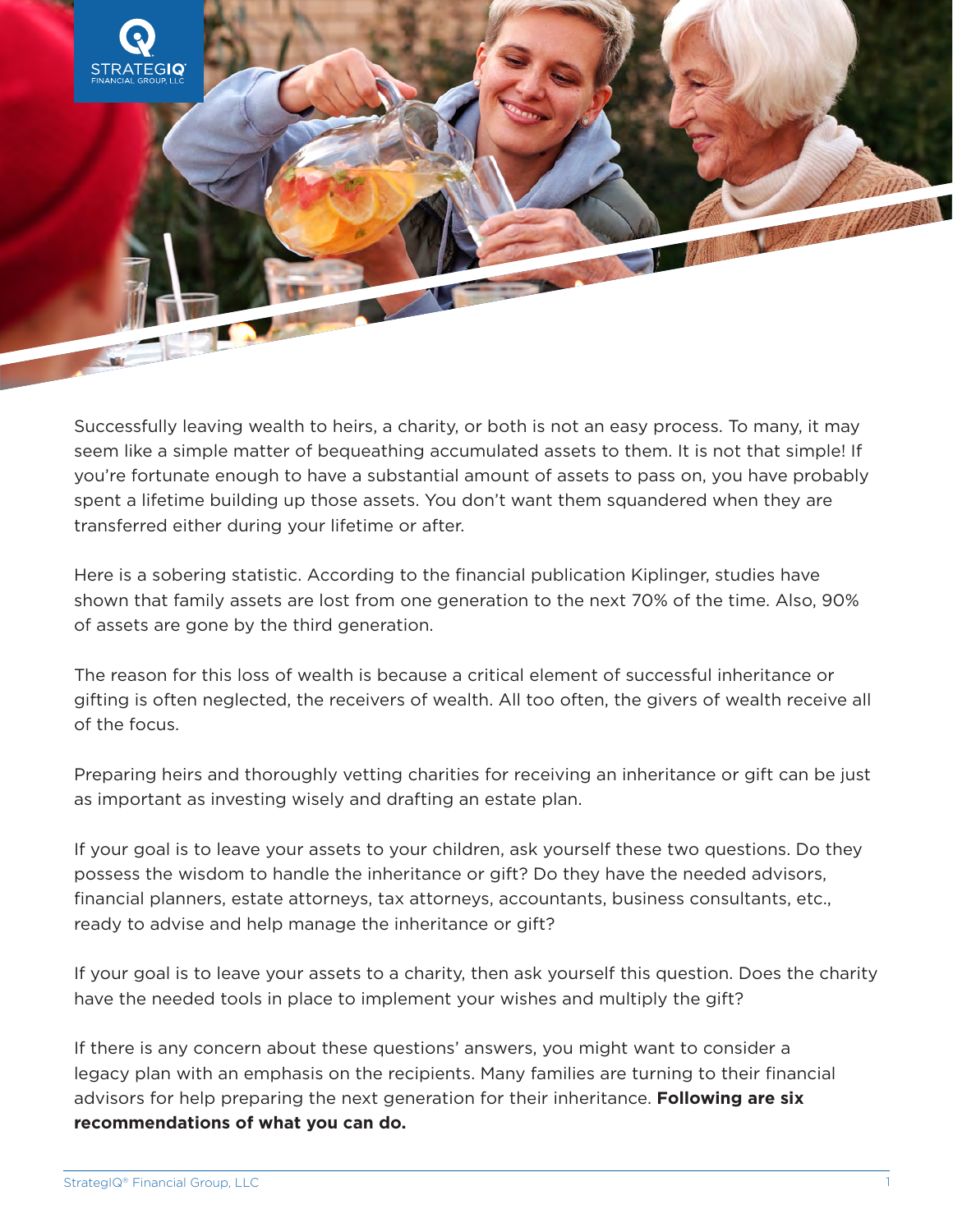### 1

#### As uncomfortable as it is, you have to discuss the finances.

The subject of family finances is the big elephant in the room for most families. The patriarchs, in many cases, are uncomfortable discussing money around their children for numerous reasons. Older generations feel the subject is taboo and creates a sense of entitlement, even though their children are surrounded by wealth and opportunity. They don't understand that if the children are not adequately prepared to wisely take on the responsibility, the inheritance or charitable legacy could be jeopardized, similar to the fate of lottery winnings.

2

#### Educate your heirs about finance.

Passing on wealth to heirs is a tremendous gift and opportunity. You can help assure that the gift goes undamaged by educating your heirs about money. While over your lifetime, you may have developed an astute understanding, even passion, for your family's finances, investments, taxes, and estate plan, don't assume your heirs have or share that same knowledge and passion.

You may feel you are doing your spouse and children a favor by keeping finances close to the vest, but if you don't pass on that knowledge along with your wealth, you may be putting your heirs in a precarious position. By properly educating your heirs to handle their inheritance, you help prevent them from making mistakes simply due to lack of knowledge.

Knowledge about money is not enough, though. While it is essential to pass on your financial knowledge, it is also necessary to transfer your values and ethics. Understanding the value of money can be a critical factor in how your heirs respect and spend their inheritance wisely.

If you want to help ensure that your estate lasts for multiple generations, proper education about the meaning and respect for money can be critical.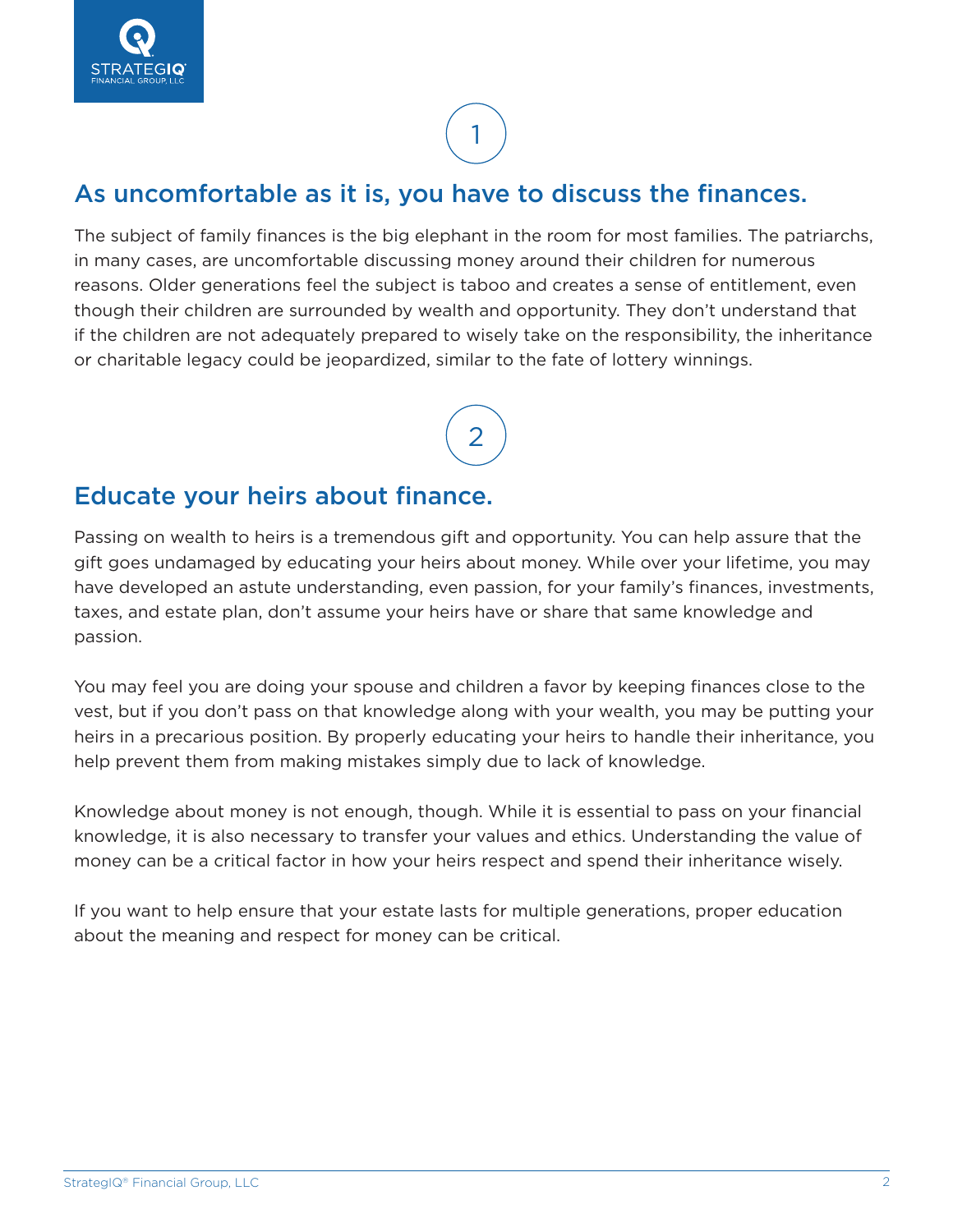

### 3

#### Make sure your wishes and intentions are understood.

To better prepare your heirs for their inheritance, it is essential that they are entirely aware of and understand your wishes. Proper legacy planning removes surprises and misunderstandings. Leaving a legacy is not like the movies. We have all seen the disaster that ensues when after the patriarch passes away, the potential heirs gather around and wait for "reading of the will," and then mayhem ensues. Your heirs do not have to know everything about your estate, but you should set expectations and clearly convey your wishes. However, the more information you share, the better prepared your heirs will be. Allowing your heirs to be involved in legacy planning while you are living can allow for the transfer of values, increase in financial knowledge, and unity in philanthropic goals.

4

#### Have a great team of professionals.

Chances are, you are already working with a group of professionals you trust, including financial planners, estate attorneys, tax attorneys, accountants, business consultants, trust attorneys, and more. Make sure your heirs know about them, how to contact them and have developed a relationship with them. We have found that it helps to have family meetings with your trusted financial team so your heirs can get to know them and understand the expertise and value they bring to you achieving your financial goals. They can also help you convey your wishes and intent, so you don't have to take it all on yourself. Taking this preemptive step can help assure a smooth transfer of wealth and make it easier for your heirs.

### 5

#### Understand a charity's capabilities to handle a gift.

If philanthropy is part of your legacy, make sure you are getting advice from professionals who can vet your desired charitable recipient to ensure they have the tools to implement your wishes and maximize or even multiply your gift. You want to make sure you apply the best tax strategies, tools, and techniques for charitable giving so you can do the greatest good.